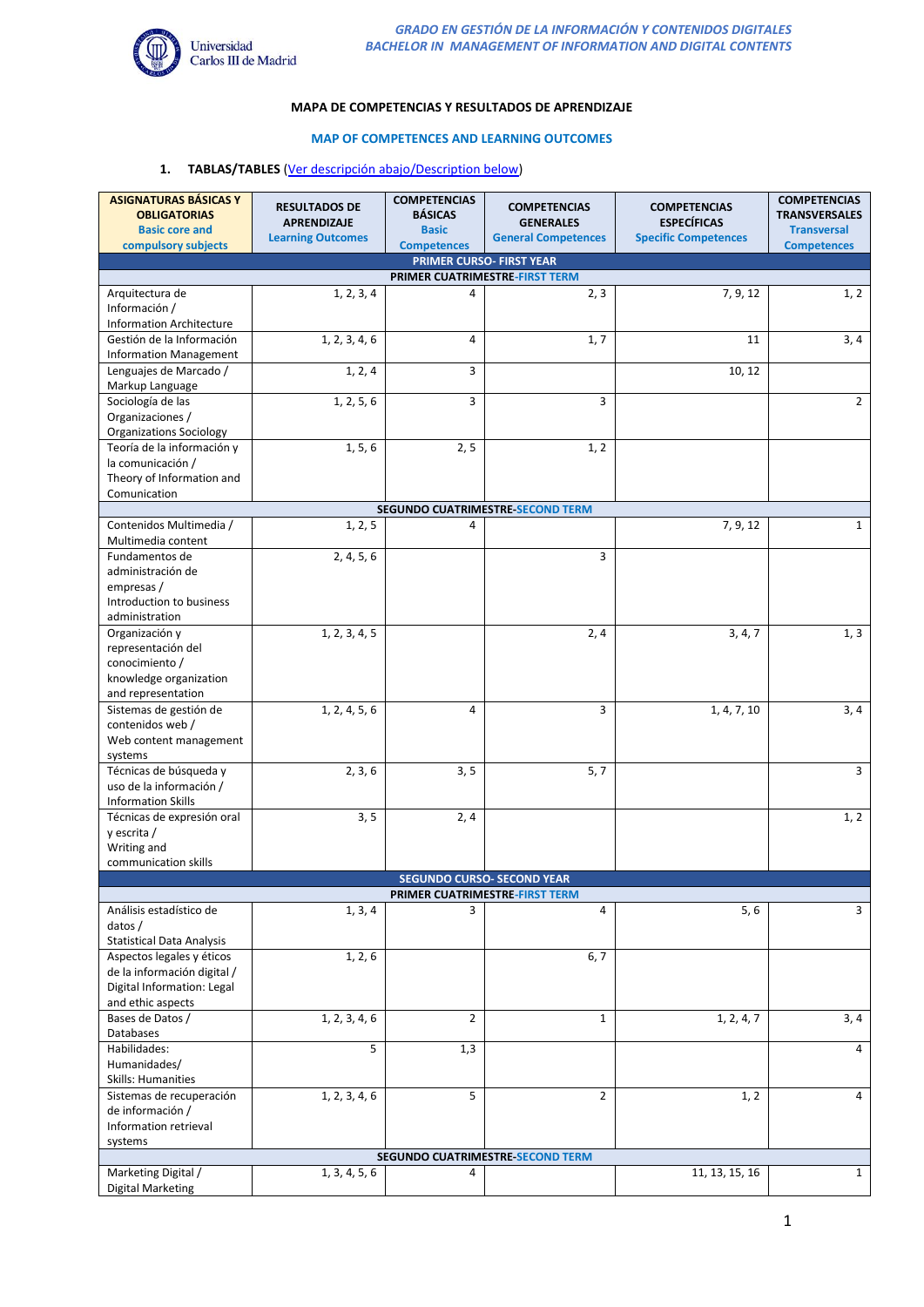

| Metodología de                   | 1, 2, 3, 4, 6    | 1, 3, 5                         | 2, 4, 5                                 |                      | $\overline{3}$ |
|----------------------------------|------------------|---------------------------------|-----------------------------------------|----------------------|----------------|
| investigación en                 |                  |                                 |                                         |                      |                |
| información digital /            |                  |                                 |                                         |                      |                |
| Research Methodology in          |                  |                                 |                                         |                      |                |
| Digital Information              |                  |                                 |                                         |                      |                |
| Redes sociales y                 | 1, 2, 4, 5, 6    | $\overline{4}$                  | $\overline{7}$                          | 13, 16               | 2, 4           |
| comunidades virtuales /          |                  |                                 |                                         |                      |                |
| Social Networks and              |                  |                                 |                                         |                      |                |
| <b>Virtual Communities</b>       |                  |                                 |                                         |                      |                |
| Técnicas de Programación         | 1, 2, 4, 6       | 5                               | 4                                       | 10, 12               | $\overline{4}$ |
| Programming techniques           |                  |                                 |                                         |                      |                |
|                                  | 1, 4, 6          | 3                               | $\overline{7}$                          |                      |                |
| Transparencia y                  |                  |                                 |                                         |                      |                |
| administración                   |                  |                                 |                                         |                      |                |
| electrónica/                     |                  |                                 |                                         |                      |                |
| Transparency and                 |                  |                                 |                                         |                      |                |
| electronic government            |                  |                                 |                                         |                      |                |
|                                  |                  | <b>TERCER CURSO- THIRD YEAR</b> |                                         |                      |                |
|                                  |                  | PRIMER CUATRIMESTRE-FIRST TERM  |                                         |                      |                |
| Conservación y                   | 1, 2, 4          |                                 | 2, 3, 6, 7                              | 1, 3, 4              | 3              |
| preservación digital /           |                  |                                 |                                         |                      |                |
| Conservation and                 |                  |                                 |                                         |                      |                |
| preservation of records          |                  |                                 |                                         |                      |                |
| Gestión electrónica de           | 1, 2, 3          |                                 | 1, 3, 7                                 | 1, 3, 4              |                |
| documentos /                     |                  |                                 |                                         |                      |                |
| Electronic records               |                  |                                 |                                         |                      |                |
| management                       |                  |                                 |                                         |                      |                |
| Habilidades profesionales        | 2, 3, 4, 5, 6    |                                 |                                         |                      | $\mathbf{1}$   |
| interpersonales/                 |                  |                                 |                                         |                      |                |
| Soft skills                      |                  |                                 |                                         |                      |                |
| Hojas de cálculo. Nivel          | 2, 3, 4, 5, 6    |                                 |                                         |                      | $\mathbf{1}$   |
| Avanzado/                        |                  |                                 |                                         |                      |                |
| Spreadsheet. Advanced            |                  |                                 |                                         |                      |                |
| level                            |                  |                                 |                                         |                      |                |
| Técnicas de programación         | 1, 2, 4, 6       |                                 | 4                                       | 1, 10, 12            | 3, 4           |
| para web /                       |                  |                                 |                                         |                      |                |
| Computing technologies           |                  |                                 |                                         |                      |                |
| for the web                      |                  |                                 |                                         |                      |                |
| Técnicas métricas de             | 1, 2, 3, 4       | 3                               | 4, 5                                    | 5,6                  | 3              |
| información /                    |                  |                                 |                                         |                      |                |
| Metric Studies of                |                  |                                 |                                         |                      |                |
| Information                      |                  |                                 |                                         |                      |                |
|                                  |                  |                                 | SEGUNDO CUATRIMESTRE-SECOND TERM        |                      |                |
| Accesibilidad de                 | 1, 2, 4, 6       |                                 | $\mathbf{1}$                            | 4, 7, 9, 12          | $\mathbf{1}$   |
| contenidos digitales /           |                  |                                 |                                         |                      |                |
| Accessibility of digital         |                  |                                 |                                         |                      |                |
| content                          |                  |                                 |                                         |                      |                |
| Analítica y                      | 1, 2, 3, 4, 6    |                                 | 4                                       | 5, 8, 11, 13, 14, 15 | $\mathbf{1}$   |
| posicionamiento web /            |                  |                                 |                                         |                      |                |
| Analitics and web                |                  |                                 |                                         |                      |                |
| positioning                      |                  |                                 |                                         |                      |                |
| Practicum /                      | 1, 2, 3, 4, 5, 6 | 2, 4, 5                         | 6, 7                                    |                      | 1, 2, 3, 4     |
| Practicum                        |                  |                                 |                                         |                      |                |
|                                  |                  | <b>CUARTO CURSO-FOURTH YEAR</b> |                                         |                      |                |
|                                  |                  | PRIMER CUATRIMESTRE-FIRST TERM  |                                         |                      |                |
| Análisis estadístico             | 1, 2, 3, 4       | 3                               | 4                                       | 5, 6, 14             | 3              |
| avanzado /                       |                  |                                 |                                         |                      |                |
| <b>Advanced Statistical Data</b> |                  |                                 |                                         |                      |                |
| Analysis                         |                  |                                 |                                         |                      |                |
| Visualización de Datos /         | 1, 2, 3, 4, 5    | 4                               | $\mathbf{1}$                            | 8, 9, 11, 14         | 1, 4           |
| Data Visualization               |                  |                                 |                                         |                      |                |
|                                  |                  |                                 | <b>SEGUNDO CUATRIMESTRE SECOND TERM</b> |                      |                |
| Prospectiva e inteligencia       | 1, 2, 3, 4, 5    | 4                               | 4, 5                                    | 4, 11, 14            |                |
| competitiva /                    |                  |                                 |                                         |                      |                |
| Prospective and                  |                  |                                 |                                         |                      |                |
| competitive intelligence         |                  |                                 |                                         |                      |                |
| Trabajo Fin de Grado /           |                  |                                 |                                         |                      |                |
| <b>Bachelor Thesis</b>           | 1, 2, 3, 4, 5, 6 | 3, 4, 5                         | 4, 5                                    | 17                   | 1, 3, 4        |
|                                  |                  |                                 |                                         |                      |                |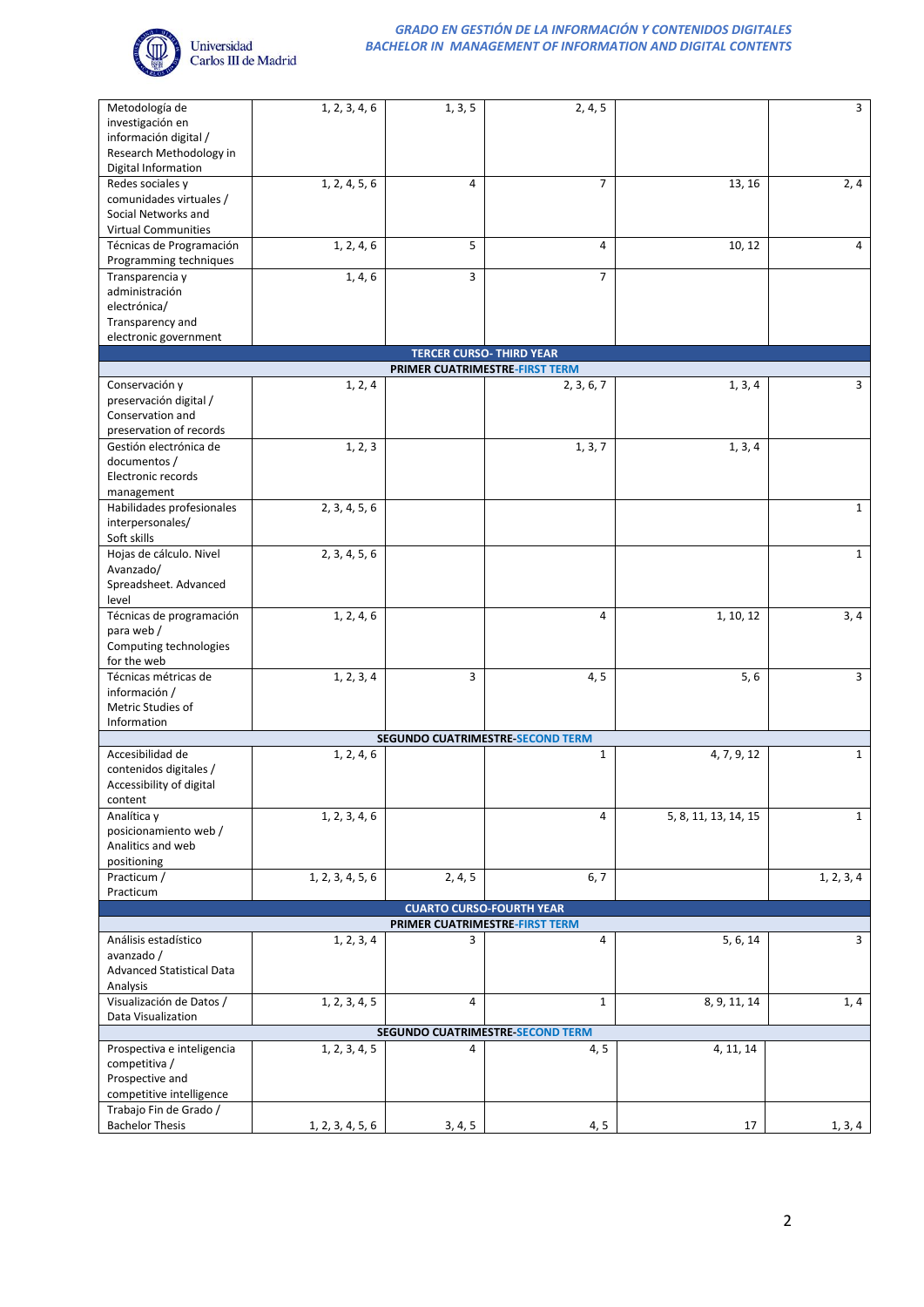

| <b>ASIGNATURAS</b><br><b>OPTATIVAS</b>                                                              | <b>RESULTADOS DE</b><br><b>APRENDIZAJE</b> | <b>COMPETENCIAS</b><br><b>BÁSICAS</b> | <b>COMPETENCIAS</b><br><b>GENERALES</b> | <b>COMPETENCIAS</b><br><b>ESPECÍFICAS</b> | <b>COMPETENCIAS</b><br><b>TRANSVERSALES</b> |
|-----------------------------------------------------------------------------------------------------|--------------------------------------------|---------------------------------------|-----------------------------------------|-------------------------------------------|---------------------------------------------|
| <b>Elective subjects</b>                                                                            | <b>Learning outcomes</b>                   | <b>Basic</b><br><b>Competences</b>    | <b>General Competences</b>              | <b>Specific Competences</b>               | <b>Transversal</b><br><b>Competences</b>    |
| Alfabetización Digital /<br>Digital Information<br>literacy                                         | 1, 2, 4, 5, 6                              | 3, 5                                  |                                         |                                           | $\mathbf{1}$                                |
| Big Data /<br><b>Big Data</b>                                                                       | 1, 2, 3, 4, 6                              |                                       | 1, 4                                    | 1, 2, 3, 4                                |                                             |
| Ciencia de Datos /<br>Data Science                                                                  | 1, 2, 3, 4, 6                              |                                       |                                         | 3, 4, 5, 6, 14                            | 3                                           |
| Creatividad y Diseño /<br>Creativity and design                                                     | 1, 2, 4, 5, 6                              |                                       | $\overline{2}$                          | 7, 10, 12                                 |                                             |
| Datos Abiertos /<br>Open Data                                                                       | 1, 2, 3, 4, 6                              |                                       | 3, 4                                    | 2, 3, 4, 15                               |                                             |
| Emprendimiento Digital<br>Digital entrepreneurship                                                  | 1, 2, 4, 5, 6                              | 2, 5                                  | 3                                       | 11, 13, 14, 16                            |                                             |
| Gestión de marca y<br>reputación online /<br>Brand and on line<br>reputation management             | 1, 2, 4, 5, 6                              | $\overline{4}$                        |                                         | 11, 16                                    | 2,4                                         |
| Gestión de unidades de<br>información /<br>Information centres<br>management                        | 1, 2, 3, 4, 5                              |                                       | $\mathbf{1}$                            | 1, 4, 11                                  | 2, 3                                        |
| Gestión y dirección<br>digital de la industria<br>4.0/<br>Industry 4.0: Direction<br>and management | 3, 4                                       |                                       | 3                                       | 4,6                                       |                                             |
| Investigación social y de<br>mercados /<br>Social and market<br>research                            | 1, 2, 3, 4, 5                              | 3                                     |                                         | 11, 14                                    | $\overline{3}$                              |
| Metadatos Avanzados /<br>Advanced Metadata                                                          | 1, 2, 3, 4                                 |                                       |                                         | 3, 4, 7, 10                               |                                             |
| Paleografía Digital /<br>Digital Paleography                                                        | 1, 2, 3, 6                                 |                                       | 1, 3                                    | 7,8                                       |                                             |
| Seminario de ciencia<br>abierta /<br>Seminar: Open Science                                          | 1, 2, 3, 4, 6                              | 1, 2                                  | 4                                       | 3, 4                                      |                                             |
| Seminario de edición<br>digital /<br>Seminar: Digital<br>Publishing                                 | 1, 4, 5, 6                                 | 1, 2                                  | $\mathbf{1}$                            | 7, 9                                      |                                             |
| Seminario de<br>información y<br>documentación /<br>Seminar: Information<br>and Library Science     | 1, 3, 4, 6                                 |                                       | 1, 2, 4                                 |                                           | 4                                           |
| Web Semántica /<br>Semantic Web                                                                     | 1, 2, 4, 6                                 |                                       | $\overline{2}$                          | 7, 10, 12                                 |                                             |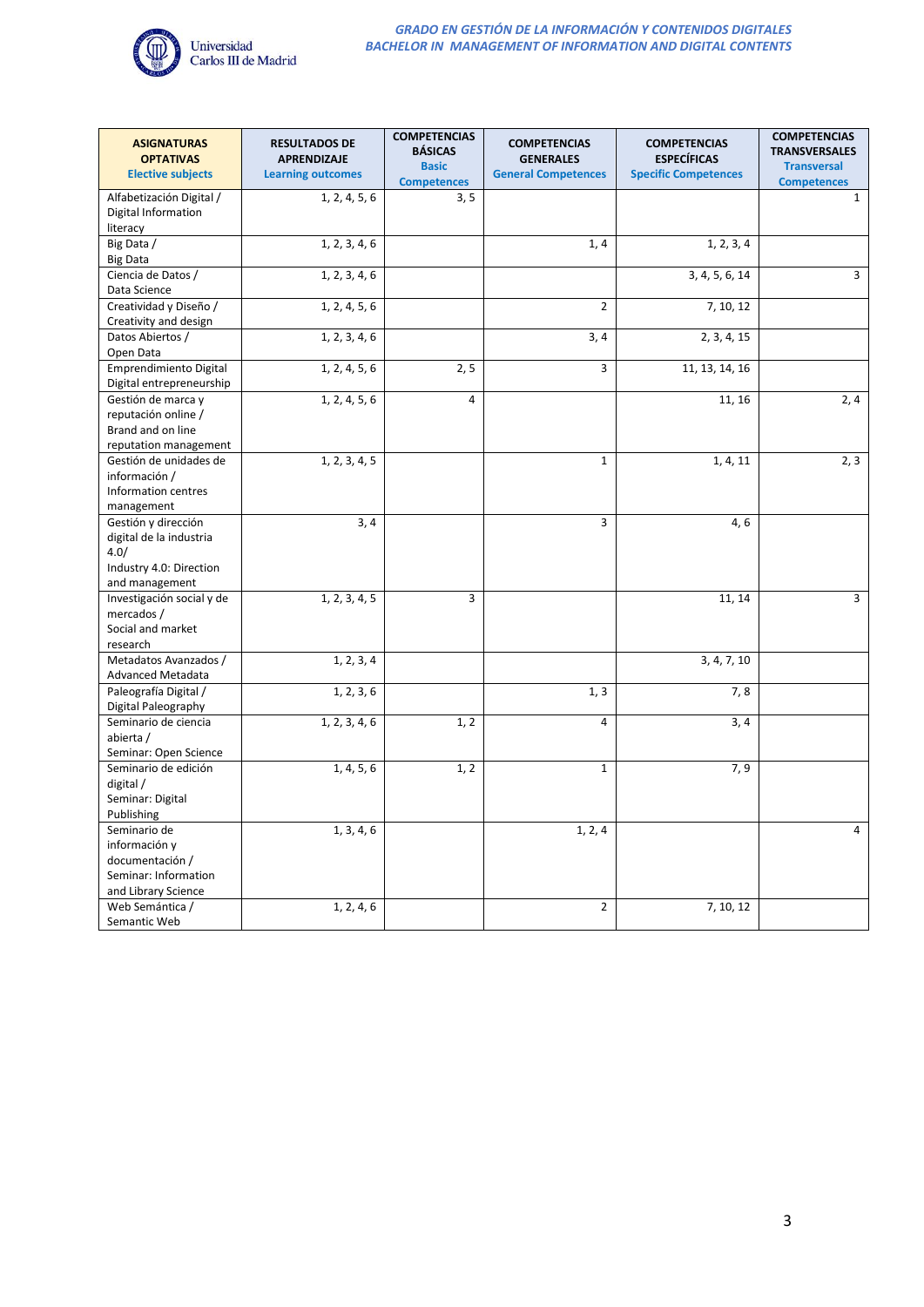

**2. DESCRIPCIÓN DE RESULTADOS DE APRENDIZAJE Y COMPETENCIAS/DESCRIPTION OF LEARNING OUTCOMES AND COMPETENCES**

# o **RESULTADOS DE APRENDIZAJE/LEARNING OUTCOMES:**

- 1. Haber adquirido conocimientos avanzados y demostrado una comprensión de los aspectos teóricos y prácticos y de la metodología de trabajo en el área de la gestión de la información y los contenidos digitales con una profundidad que llegue hasta la vanguardia del conocimiento/Have acquired advanced knowledge and demonstrated an understanding of the theoretical and practical aspects and working methodology in the area of information and digital content management with a depth that reaches the cutting edge of knowledge.
- 2. Aplicar los conocimientos adquiridos, la comprensión de estos y sus capacidades a la resolución de problemas complejos y/o especializados en el ámbito profesional/Apply acquired knowledge, understanding and skills to the resolution of complex and/or specialised problems in the professional domain.
- 3.Tener la capacidad de recopilar e interpretar datos e informaciones sobre las que fundamentar sus conclusiones incluyendo, cuando sea preciso y pertinente, la reflexión sobre asuntos de índole social, científica o ética en el ámbito de su campo de estudio;/ Have the ability to collect and interpret data and information on which to base their conclusions, including, when necessary and relevant, reflection on social, scientific or ethical issues in the field of their field of study;
- 4.Ser capaces de desenvolverse en situaciones complejas o que requieran el desarrollo de nuevas soluciones tanto en el ámbito académico como laboral o profesional dentro de su campo de estudio;/ Be able to cope with complex situations or those requiring the development of new solutions in the academic, work or professional environment within their field of study;
- 5.Saber comunicar a todo tipo de audiencias (especializadas o no) de manera clara y precisa, conocimientos, metodologías, ideas, problemas y soluciones en el ámbito de su campo de estudio;/ Know how to communicate to all types of audiences (specialised or not) in a clear and precise manner, knowledge, methodologies, ideas, problems and solutions in their field of study;
- 6.Ser capaces de identificar sus propias necesidades formativas en su campo de estudio y entorno laboral o profesional y de organizar su propio aprendizaje con un alto grado de autonomía en todo tipo de contextos (estructurados o no)./ Be able to identify their own training needs in their field of study and work or professional environment and to organise their own learning with a high degree of autonomy in all types of contexts (structured or not).

### o **COMPETENCIAS BÁSICAS/BASIC COMPETENCES:**

- 1: Que los estudiantes hayan demostrado poseer y comprender conocimientos en un área de estudio que parte de la base de la educación secundaria general, y se suele encontrar a un nivel que, si bien se apoya en libros de texto avanzados, incluye también algunos aspectos que implican conocimientos procedentes de la vanguardia de su campo de estudio/Students have demonstrated possession and understanding of knowledge in an area of study that builds on the foundation of general secondary education, and is usually at a level that, while relying on advanced textbooks, also includes some aspects that involve knowledge from the cutting edge of their field of study
- 2: Que los estudiantes sepan aplicar sus conocimientos a su trabajo o vocación de una forma profesional y posean las competencias que suelen demostrarse por medio de la elaboración y defensa de argumentos y la resolución de problemas dentro de su área de estudio/Students are able to apply their knowledge to their work or vocation in a professional manner and possess the competences usually demonstrated through the development and defence of arguments and problem solving within their field of study.
- 3: Que los estudiantes tengan la capacidad de reunir e interpretar datos relevantes (normalmente dentro de su área de estudio) para emitir juicios que incluyan una reflexión sobre temas relevantes de índole social, científica o ética/Students have the ability to gather and interpret relevant data (usually within their field of study) in order to make judgements which include reflection on relevant social, scientific or ethical issues.
- 4: Que los estudiantes puedan transmitir información, ideas, problemas y soluciones a un público tanto especializado como no especializado/Students should be able to communicate information, ideas, problems and solutions to both specialist and non-specialist audiences.
- 5: Que los estudiantes hayan desarrollado aquellas habilidades de aprendizaje necesarias para emprender estudios posteriores con un alto grado de autonomía/Students will have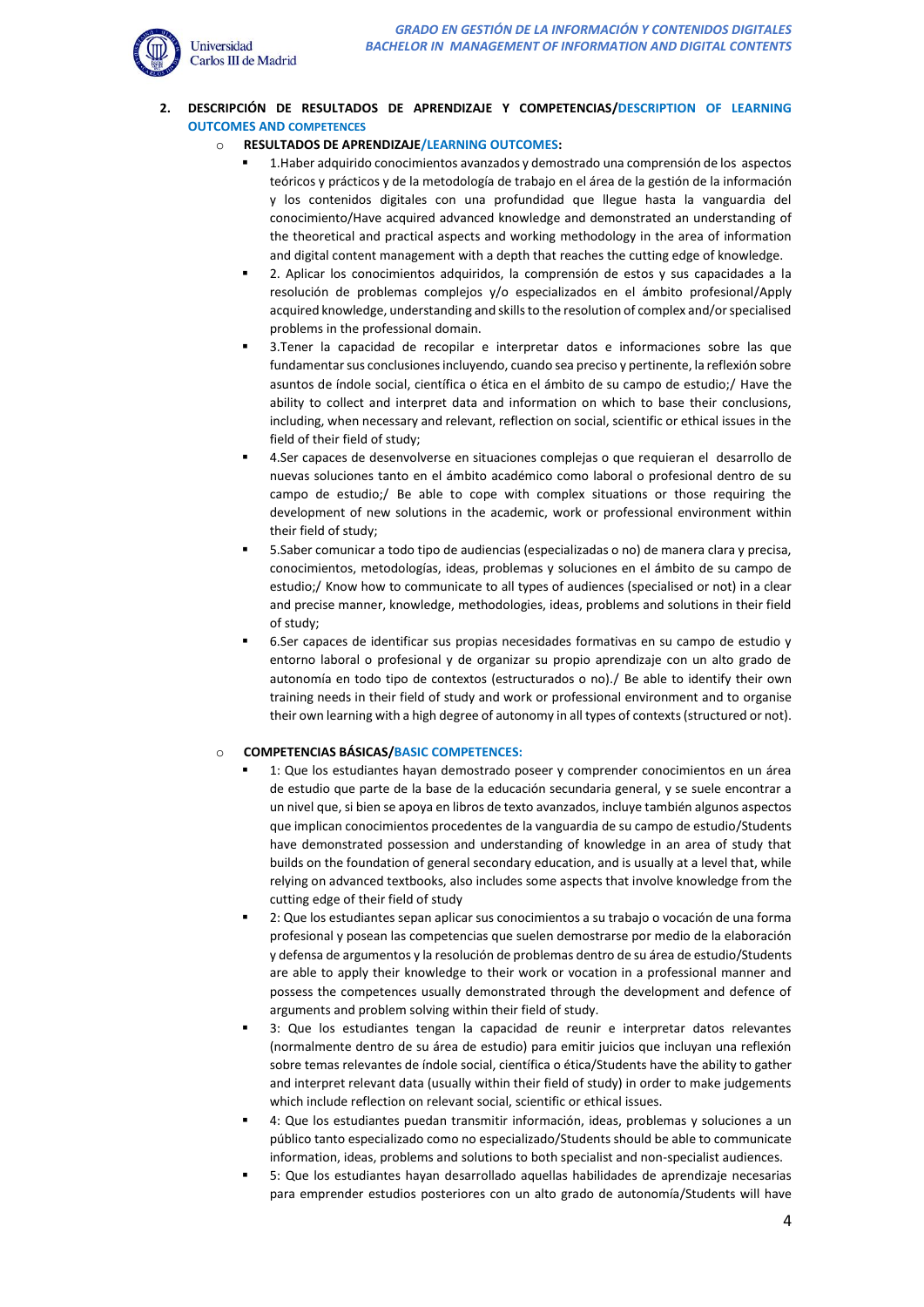

developed the learning skills necessary to undertake further study with a high degree of autonomy.

## o **COMPETENCIAS GENERALES/GENERAL COMPETENCES:**

- 1: Conocer y aplicar los principios y técnicas fundamentales para la gestión de la información en el medio digital/Knowing and applying the fundamental principles and techniques for information management in the digital environment.
- 2: Conocer las teorías, principios e instrumentos, clásicos y contemporáneos, de la comunicación, la organización y la gestión de la información./Knowing the classical and contemporary theories, principles and tools of communication, organisation and information management.
- 3: Ser capaz de identificar los procesos y flujos de trabajo en una organización y aplicar las técnicas y herramientas para la descripción, control, gestión y preservación la documentación, especialmente la electrónica, a lo largo de su ciclo de vida./ Being able to identify the processes and workflows in an organisation and apply the techniques and tools for the description, control, management and preservation of documentation, especially electronic documentation, throughout its life cycle.
- 4: Conocer los modelos y métodos de investigación en el ámbito de la información digital./ Knowing the models and methods of research in the field of digital information.
- 5: Conocer la metodología básica de investigación de las fuentes, el análisis y la interpretación para conseguir la integración del conocimiento en un trabajo académico./ Knowing the basic methodology of research of sources, analysis and interpretation to achieve the integration of knowledge in an academic work.
- 6: Aplicar de manera práctica los conocimientos teóricos que intervienen en la gestión de los derechos de propiedad intelectual en el entorno de la cultura y la economía digital./ Apply in a practical way the theoretical knowledge involved in the management of intellectual property rights in the environment of culture and the digital economy.
- 7: Conocer los conceptos fundamentales relacionados con la ética de información y aplica los principios relativos a la protección de datos, transparencia y administración electrónica/Knowing the fundamental concepts related to information ethics and applying the principles related to data protection, transparency and electronic administration.

### o **COMPETENCIAS ESPECÍFICAS/SPECIFIC COMPETENCES:**

- 1: Ser capaz de diseñar, gestionar y operar con información por medio de sistemas de bases de datos./ Being able to design, manage and operate with information by means of database systems.
- 2: Conocer los modelos teóricos de recuperación de información, manejar con soltura los diferentes lenguajes de interrogación e interfaces de los sistemas de recuperación de Información y ser capaz de interaccionar con ellos para resolver las posibles necesidades de información que se le plantean./ Knowing the theoretical models of information retrieval, being fluent in the different query languages and interfaces of information retrieval systems and being able to interact with them to solve the possible information needs that arise.
- 3: Conocer infraestructuras, aspectos sociales, técnicos y de procedencia de datos, y otros relacionados con la investigación intensiva con datos./ Knowing infrastructures, social, technical and data source aspects, and others related to intensive research with data.
- 4: Conocer modos de recolectar, procesar, depurar y agregar datos entendiendo las necesidades de los usuarios y organizaciones y el modo en que los precisan./ Knowing ways of collecting, processing, cleaning and aggregating data, understanding the needs of users and organisations and the way in which they require them.
- 5: Poseer conocimientos de estadística y análisis cuantitativo de la información/Possessing knowledge of statistics and quantitative analysis of information.
- 6: Entender y saber aplicar los principales indicadores de los estudios métricos de información, así como del ámbito económico y estadístico/Understanding and knowing how to apply the main indicators of metric studies of information, as well as the economic and statistical field.
- 7: Conocer y manejar herramientas de edición digital para la creación de contenidos/Knowing and handling digital editing tools for the creation of contents.
- 8: Comprender las principales técnicas y métodos para la visualización de la información/Understanding the main techniques and methods for information visualisation.